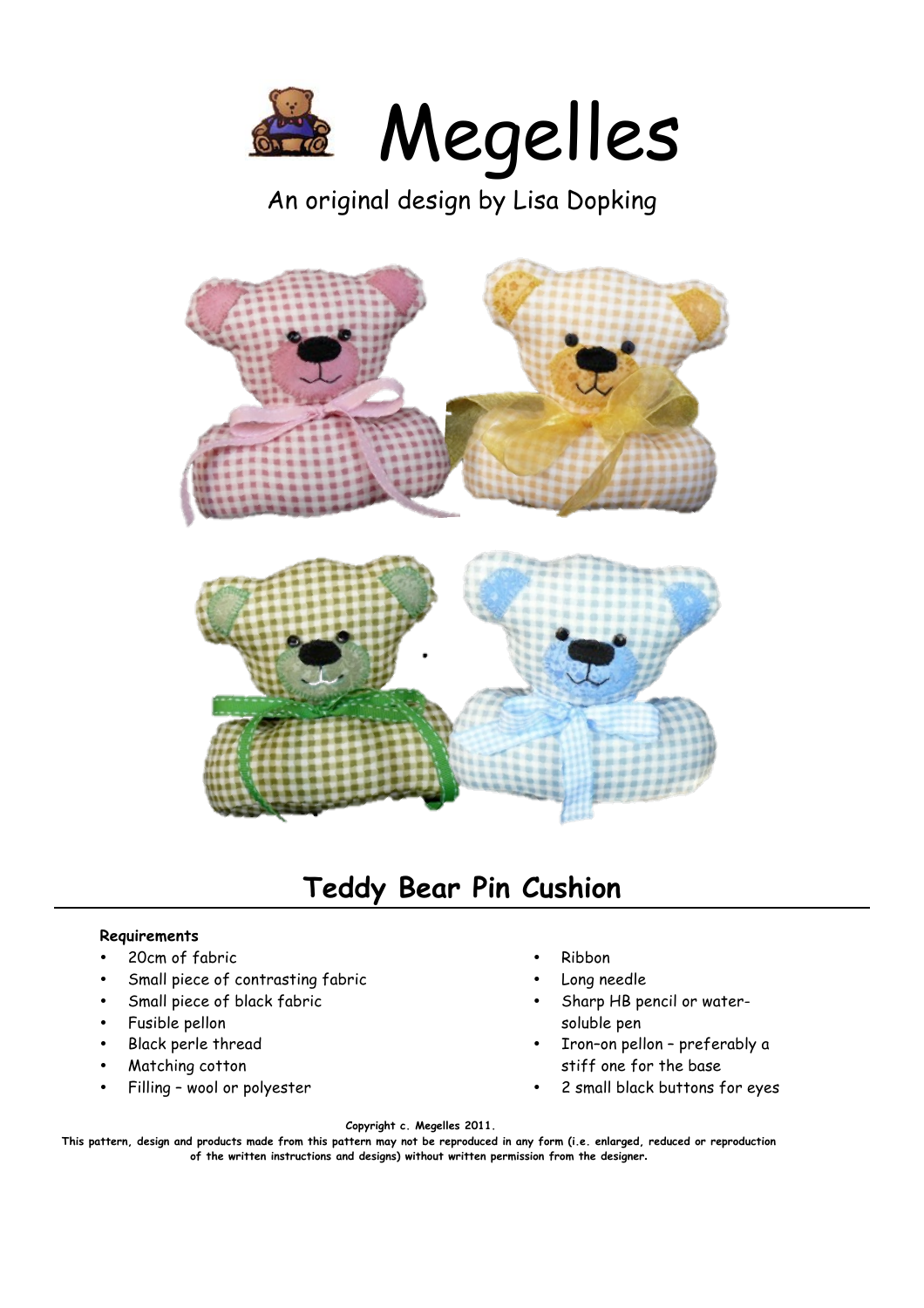

## **Teddy Bear Pin Cushion**



- **The pattern pieces do not include any seam allowances**
- **The fabric requirements are based on the fabric being 112cm wide. 100% cotton fabrics should be used. It is also a good idea to layout the pattern on to all your fabric before cutting. By doing this it enables you to work out the best use of your fabrics and ensures you cut out the correct number of pieces and from the correct colour of fabric.**

## **Instructions**

- 1. Fold the fabric in half with wrong sides together and using a water-soluble pen trace around the bear head marking the positions for the ears and muzzle.
- 2. Iron a small piece of fusible web onto the back of the contrasting fabric and onto the black fabric. Trace one muzzle and two ears onto the back of the contrasting fabric and one nose on the black fabric. Then cut out the pieces.
- 3. Peel the back from the cut out pieces, place on the right side of the fabric where you have marked and iron in place. Then applique with blanket stitch.
- 4. Now fold the fabric with right sides together and again trace the bear head onto the fabric. This time matching the applique to the markings on the pattern.
- 5. Machine stitch along the traced lines and then cut out each piece leaving a small seam allowance. Nick the curves. Leave the open where indicated.
- 6. Trace two bases from the fabric and one from the thick pellon. Iron the pellon between the two fabric bases with the right side out. Fit the base into the base and machine into place leaving an opening for turning. Turn right side out and stuff evenly.
- 7. Attached the eyes and embroider the mouth using the pictures as a guide.
- 8. Ladder stitch the opening closed.
- 9. To make your pincushion sit flat use a long needle and strong thread. Stitch from the base to the shoulder. Then back to the base again but at the other end. Then to the other shoulder and back to the first point again. Pull the thread a little to take the bulge out of the base. Stitch this twice and then secure.



Megelles 254 Sugars Road Anstead QLD 4070 Phone 07 3202 9191 Email: dopking@bigpond.com or visit www.megelles.typepad.com